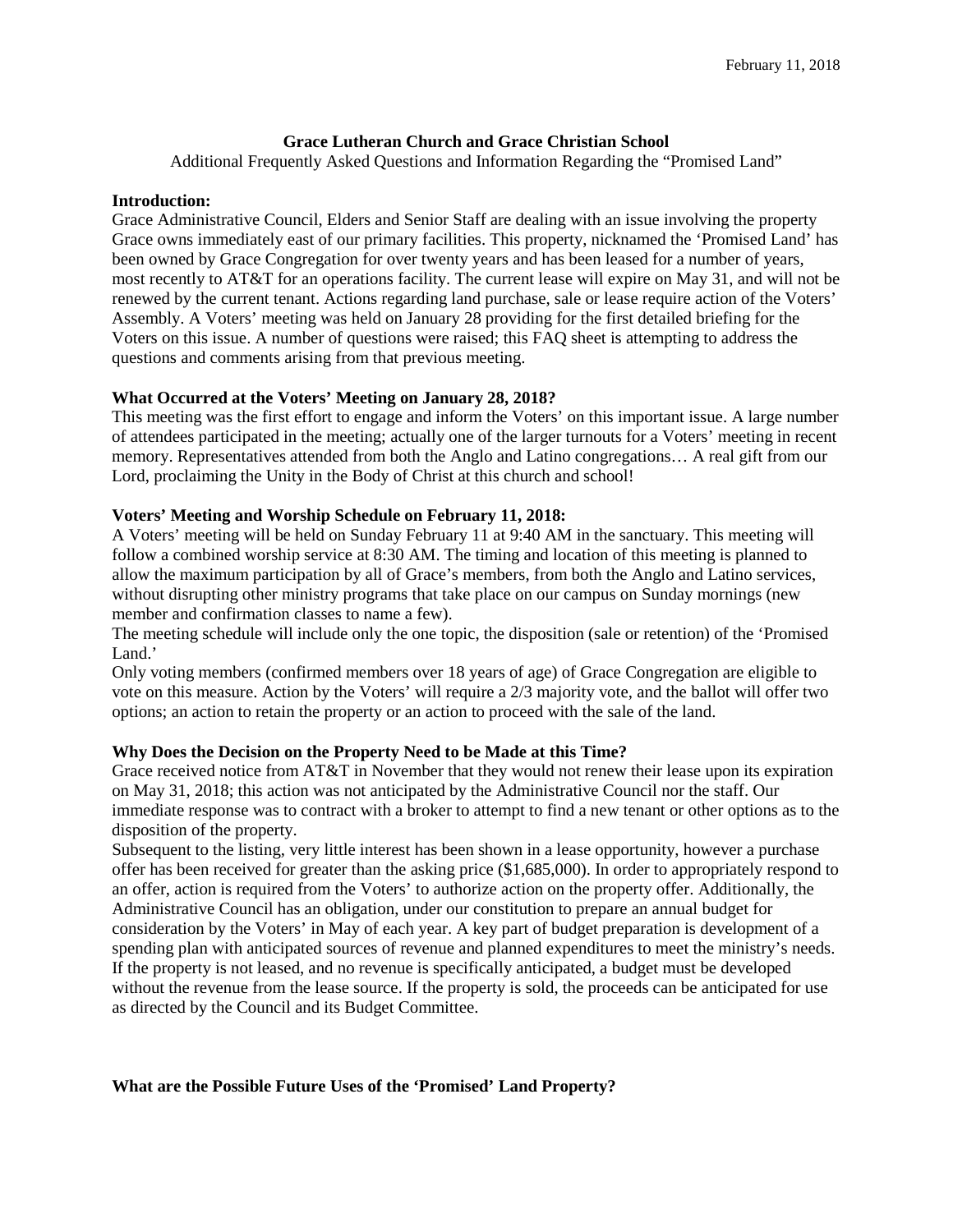As stated at the previous Voter's meeting, anticipated uses included a Children's Ministry Facility to accommodate a new preschool. Other possible uses included a new worship center or perhaps some other outreach ministry facility. A key aspect of any new capital facility for ministry support is a stable financial position such that a capital campaign can be undertaken.

## **How does the Use of this Property Impact God's Calling for our Ministries at Grace?**

When the Elders, Council and Congregation consider this question, we must seek God's plans for us through His Word. The following Scripture passages guide us in our vision for ministry:

The Great Commission: Matthew 28:18-20;

**18** And Jesus came and said to them, "All authority in heaven and on earth has been given to me. **19** Go therefore and make disciples of all nations, baptizing them in the name of the Father and of the Son and of the Holy Spirit, **20** teaching them to observe all that I have commanded you. And behold, I am with you always, to the end of the age."

Assurance of God's purpose in our lives and in our ministries: Romans 8:28;

And we know that for those who love God all things work together for good, for those who are called according to his purpose.

Assurance of God's steadfast support for all we do in His Name: Hebrews 13:8;

Jesus Christ is the same yesterday and today and forever.

As we consider God's calling for Grace Lutheran Church and Christian School, we must evaluate the physical facilities needed to accomplish our ministry vision and the ways in which our ministries can impact a changing culture in the broad geographical community we serve. As we participated in the Transforming for Mission process in early 2017, we learned about the changing role of the church in the twenty-first century culture; not all of our ministries can be effective in a large, facility-based ministry.

# **How has Grace Used Debt in the Past to Support her Ministries?**

Grace has used debt for capital expenses to include: Building His Vision I to construct the Multipurpose Room and related Facility; Building His Vision II to construct the two-story classroom building; For the purchase of the 'Promised Land', it has been repaid and the property is debt free; Debt was used to purchase the solar electric system with the plan to use the savings from reduced energy costs to re-pay the debt; finally, to support a budget that was not meeting revenue needs, funds were borrowed from the Endowment Fund.

We currently have approximately \$1,935,700 of total debt, with a repayment schedule of \$12,138 per month of principle and interest. The annual debt payment (principle & interest) of \$145,656 includes interest of approximately \$68,000. We are meeting all debt obligations, however that level of obligation will continue to be a drag on our ability to expand ministries.

A suggestion was made at the January 28th Voters' meeting that perhaps the Council should engage the services of an institutional financial planner to asses our circumstances and provide some guidance in our financial planning and budgeting process. We have received preliminary information that such services are available from the Pacific Southwest District of the LCMS to assist congregations. Their services are not to audit our finances, but rather to assess and guide; there is a charge for such support.

#### **What is the Value of the 'Promised Land' Property, Including the Cost of its Debt?**

The purchase price of the property was approximately \$525,000. The administrative staff is in the process of locating the loan documents by which we could calculate the actual cost (purchase and accrued interest over the term of the loan) of the land to Grace. Although that number would give us the total cost of the land and it's net value to us today, it is important to understand the value to our ministry as a resource for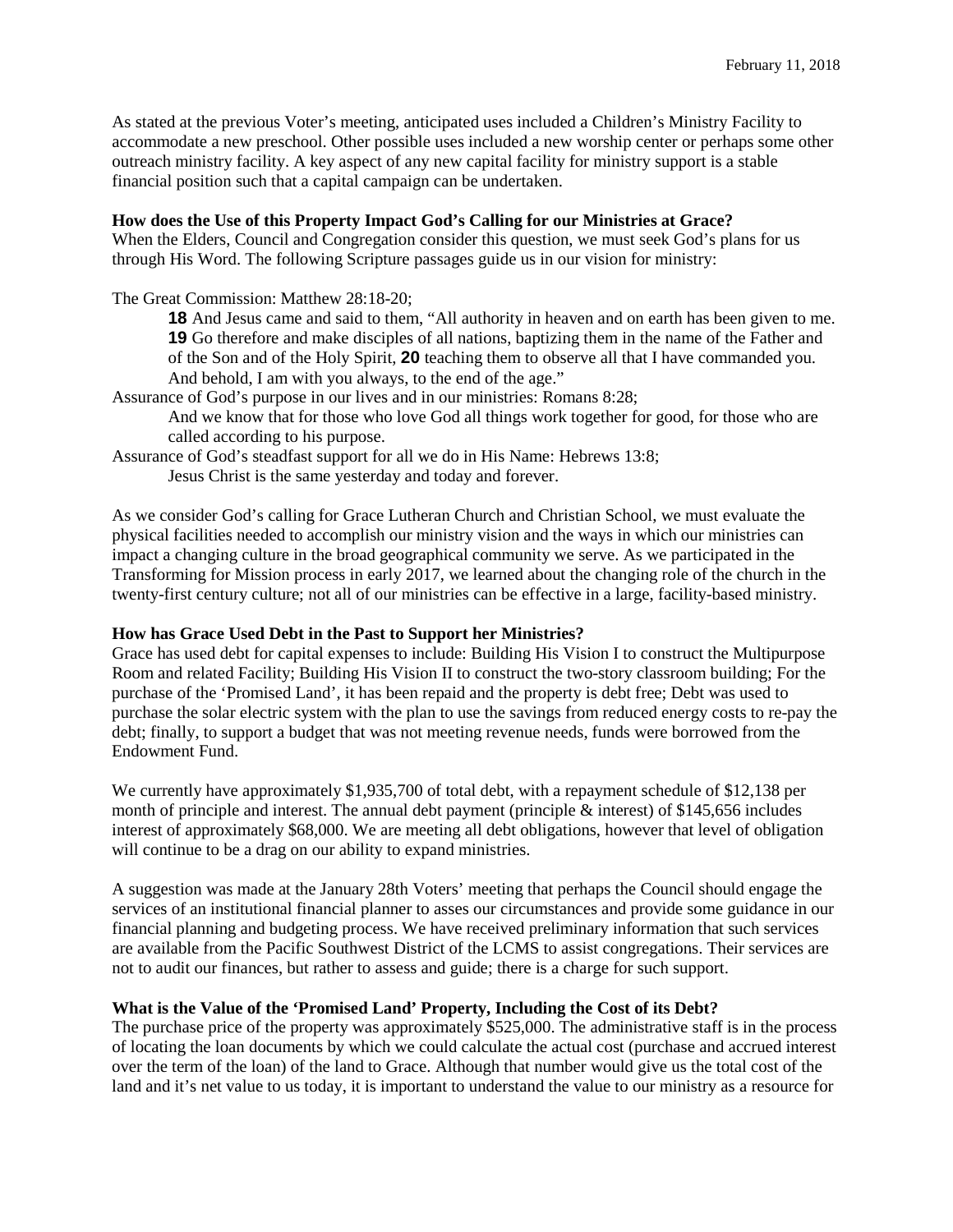future uses (if the land is retained), or the value to re-setting our financial picture to gain stability for current and future ministry growth.

The property was listed with an asking price of \$1,685,000 (the broker's estimate of value); a purchase offer has been received in excess of the asking price. We have sought the opinion of a CPA as to any tax liability that Grace would incur due to the increased value of the land while we have owned it; we have been told there would be no tax liability. We also researched any tax liability Grace may incur as some of our income is from leases and not our primary ministry uses; according to our research, we have no such liability.

## **What are the Financial Implications if the Voters' Decide to Retain the Property?**

The Voters' may decide to retain the property for a future ministry use or sale in the future. That decision has financial implications both in relation to the land and its value and to Grace's ministry funding. The property can be retained with an effort to lease the property. The current lease with AT&T is a triplenet lease with periodic cost escalation. If we were to lease for a shorter term or on a less than triple net basis, Grace would be responsible for actively managing the property as the landlord. If we used a broker, there would be regular costs for broker services; if we actively managed a lease ourselves, we would have costs for insurance, maintenance, repairs, and etc. creating an additional demand on our budget. Also, such demands and their related costs, would distract our administrative and maintenance staff from ministry-serving uses of our ministries and our campus.

Retaining the property at this time will allow us the option of placing the land for sale again in the future; in such a situation, there is no guarantee as to property values, or a willing buyer at some future time. Additionally, the City of Escondido will consider a Specific Plan overlay for the South Escondido Boulevard corridor in which Grace's property is included. That plan has some restrictions on land uses in the plan area; the prospective buyer's use is an approved use within the proposed plan.

If the property is retained at this time, there is insufficient time to secure a new tenant and a prospective income stream from a new lease, to enable our 2018-19 budget to have reliable income prospects from that lease. Thus, we need to prepare a budget without the \$111,000 annual lease payment that we have experienced with the AT&T lease. Such a revenue impact will require the Council to develop a budget with comparably reduced expenditures for consideration by the Voters' in May, 2018.

#### **What are the Financial Implications of Selling the Property at this Time?**

As discussed at the Voters' meeting on January 28, the Council would recommend reducing our debt by a large percentage, using some of the proceeds to strengthen our cash flow situation and to establish a larger savings/reserve account for deferred maintenance and emergencies. Our current budget of approximately \$3.3 million has a savings account that is generally less than \$1,000.

Some funds could also be set aside for a particular ministry focus that is identified in our Transforming for Mission Prescriptions that is currently unfunded.

#### **What Efforts Will Grace Undertake to Build into our Ministry a Plan of Stewardship Growth?**

As reported at the Voters' meeting on January 28, Elders are actively building a stewardship effort for 2018 as we respond to the Transforming for Mission prescriptions. In addition to that process, the Congregational Survey that was taken in mid-2017, showed a strong interest by our members that Stewardship of God's gifts is critical to our ministries at Grace.

#### **Grace Lutheran Church and Grace Christian School**

Previously Shared and Asked Questions Relating to the "Promised Land' (1-28-18)

## **When did Grace acquire the property, and what was the purchase price?**

Grace purchased the land in September, 1999. The purchase price was \$525,000.